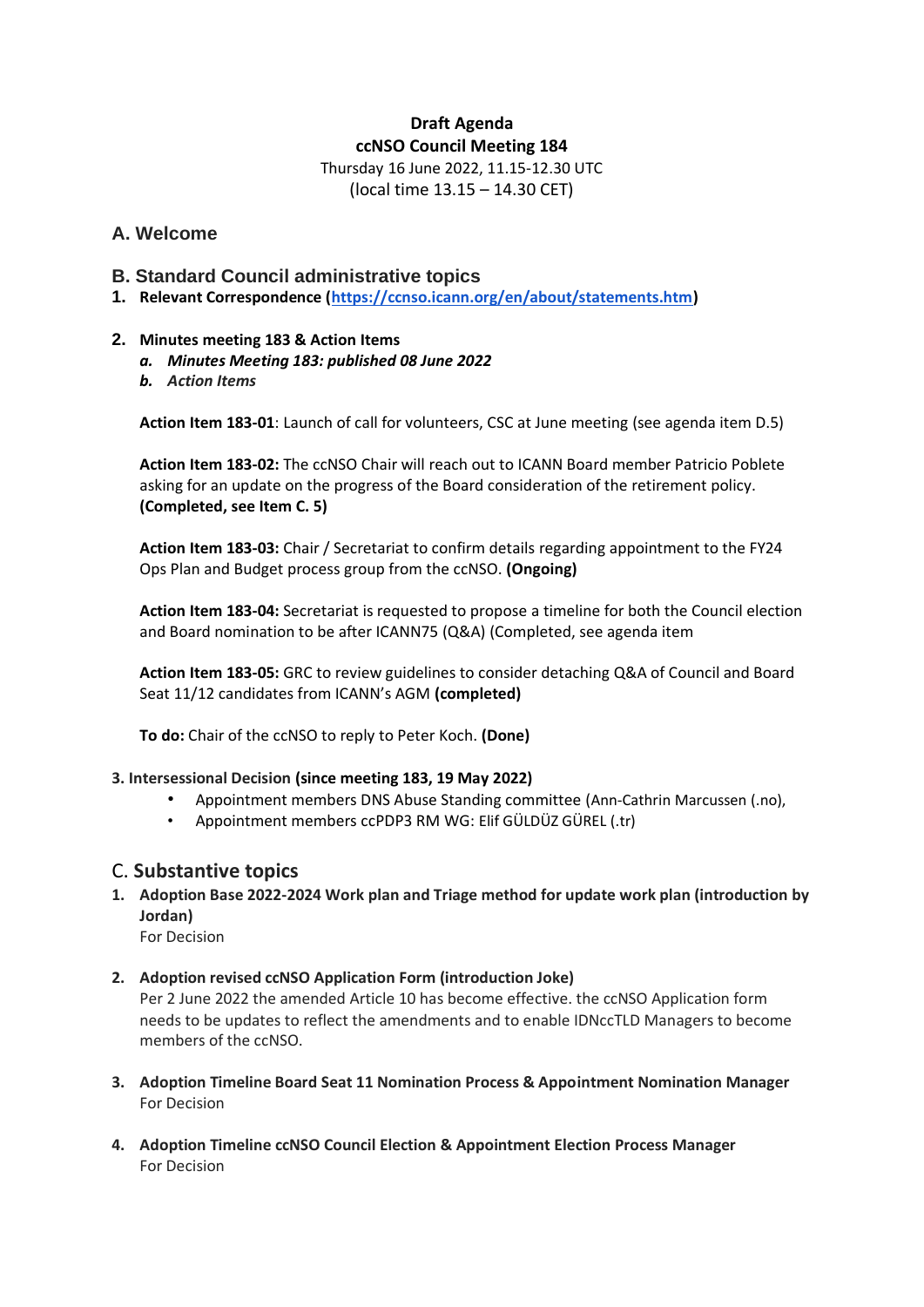- **5. Call for Expression of Interest CSC, mandate Council selection committee** For Decision
- **6. Appointment chair & vice-chair Internet Governance Liaison Committee (IGLC)** For Decision

Pierre Bonis (.FR) is chair of the IGLC since it was created. He will step down at the end of ICANN74. Proposed chair is Annaliese Williams (.AU) and Abdullah Cemil AKÇAM (.TR) Vice-chair

- **7. Appointment chair & vice-chair Meetings Programme Committee (MPC)** For Decision Barbara Povse (.SI) is chair of the MPC. She will step down at the end of ICANN74 . Proposed Chair is Everton T. Rodrigues (.BR) and Guðrun Poulsen (.FO) Vice-Chair
- **8. Chair/Vice-chairs / Councillors /RO update** Chair topics: Roundtable, 1-on-1 with CEO, Interpretation Pilot
- **9. Update of progress Board consideration proposed Retirement Policy**

#### **10. Brief evaluation of ICANN74 sessions to date**

Capture initial observations of what did work & what did not work.

# **D. Updates & Other Matters**

(Only if time permits items 1- 6 to be discussed during the meeting otherwise written updates)

- **1. Update ECA, CSC, CSC RT** (written updates)
- 2. **Update WGs taken** (taken from the meeting, unless otherwise indicated)
	- *a. IGLC*
	- *b. SOPC*
	- *c. GRC*
	- *d. OISC*
	- *e. TLD-OPS*
	- *f. Technical WG*
	- *g. MPC*
	- *h. Triage Committee*
	- *i. implementation WS2*
	- *j. IRP panel selection process*
- 3. **Updates ccPDPs** (taken from the meeting)
	- **a.** *Update ccPDP3 - Review Mechanism*
	- **b.** *Update IDN ccPDP4*
- **4. Update liaisons** (written updates)
	- **a***. Update ALAC Liaison*
	- **b.** *Update GNSO Liaison*
- **5. Pro forma: Update Charters/terms of Reference ccNSO Working Groups and Committees**

**6. Observations Council Rapporteurs (preferably written)**